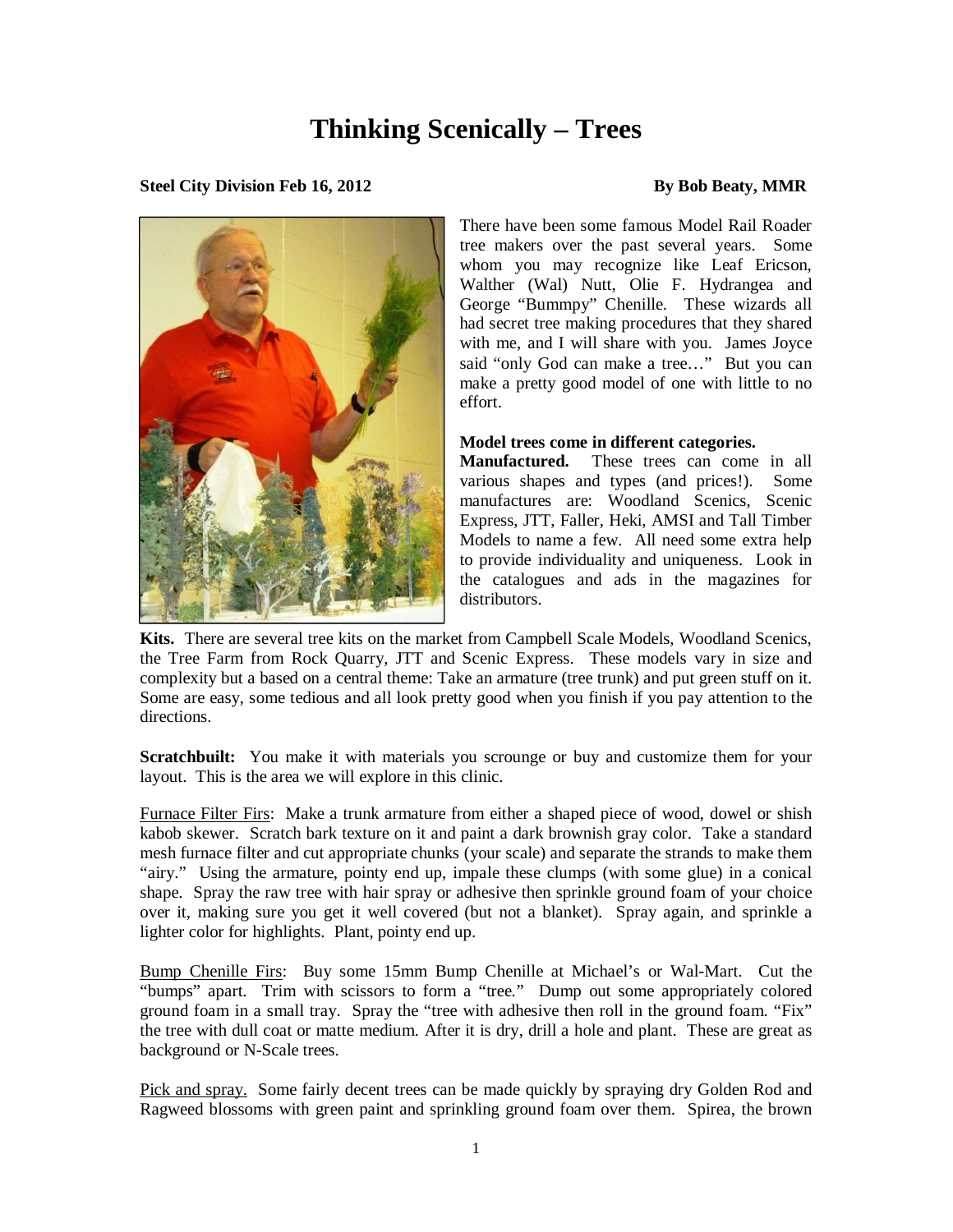spike looking weed along the interstate can be trimmed and sprayed to resemble Lombardy poplar trees. Sedum and yarrow can be dried and sprayed as individual trees or grouped to make a large deciduous tree. (Wrap the stems with florist tape to form a solid trunk).

Generic Deciduous Trees: Some really great trees can be made from the blossoms of the Oak Leaf Hydrangea. Harvest the blossoms in the late fall when dry. Trim off the flower petals, leaving the "trunk" and seed pods. Shape the tree to your liking, using garden scissors, removing some branches and the little "blossom hairs." Now that you have the tree armature there are several different routes to take to the finished tree. In a hurry? Use cheap (.99) green spray paint and spray the tree shape. Immediately sprinkle on ground foam. Spray again with hair spray to fix the foam. Plant.

Not so much of a hurry? Dip the tree shape in diluted matte medium (or white glue) and drain. While wet, sprinkle on ground foam. Allow this tree to dry. After it is dry, spray with adhesive or diluted glue solution and sprinkle on more ground foam (use an accent or highlight shade). Allow this to dry. (I stick the finished trees in a piece of Styrofoam, The edge of corrugated cardboard or hang by clothes pins). Plant.



Using the above process you can make trees from all sorts of different materials, shrubs and weeds. "Trunks" can be made from Nandina stems, Crepe Myrtle, Azalea stems, or even root systems from unwanted weeds. Take the trunk and glue on a leaf texture carrier. This can be lichen, clump ground foam, fiberfill (pillow stuffing) or even paper holes. Once you have attached the carrier material, spray with adhesive or diluted white glue and sprinkle on ground foam. Vary the shades of foam to give a variety or to accent highlights. (All trees are green, not all trees look the same green).

Build Up process. Several dried flower-arranging materials can make excellent trees. However, the process is time consuming and tedious. Oregano, Gypsonella, Candy Tuff, Baby's Breath, Asparagus fern, Caspia and lichen moss, available from craft stores, can be used to make believable foreground trees. Sagebrush is an excellent armature for a foreground tree. Several vendors provide this material. Or, if you travel out west and have a sharp saw or hedge loppers, you can get your own. Don't even try with a pocket knife.

Type 1. Select branches of gyp or Baby's Breath and form a tree in your hand. Wrap wire or florist tape to hold the "trunk" together. Apply spackling compound or caulk to the trunk for texture. Paint the trunk and larger branches a dark gray and dust with ground foam. "Fix" the foam with hair spray of a pastel fixative.

Type 2. Trim a trunk shape from a ¼" square (or larger for large scales) balsa stick or a dowel rod. Texture and paint the trunk as mentioned above. Drill or punch in holes randomly around